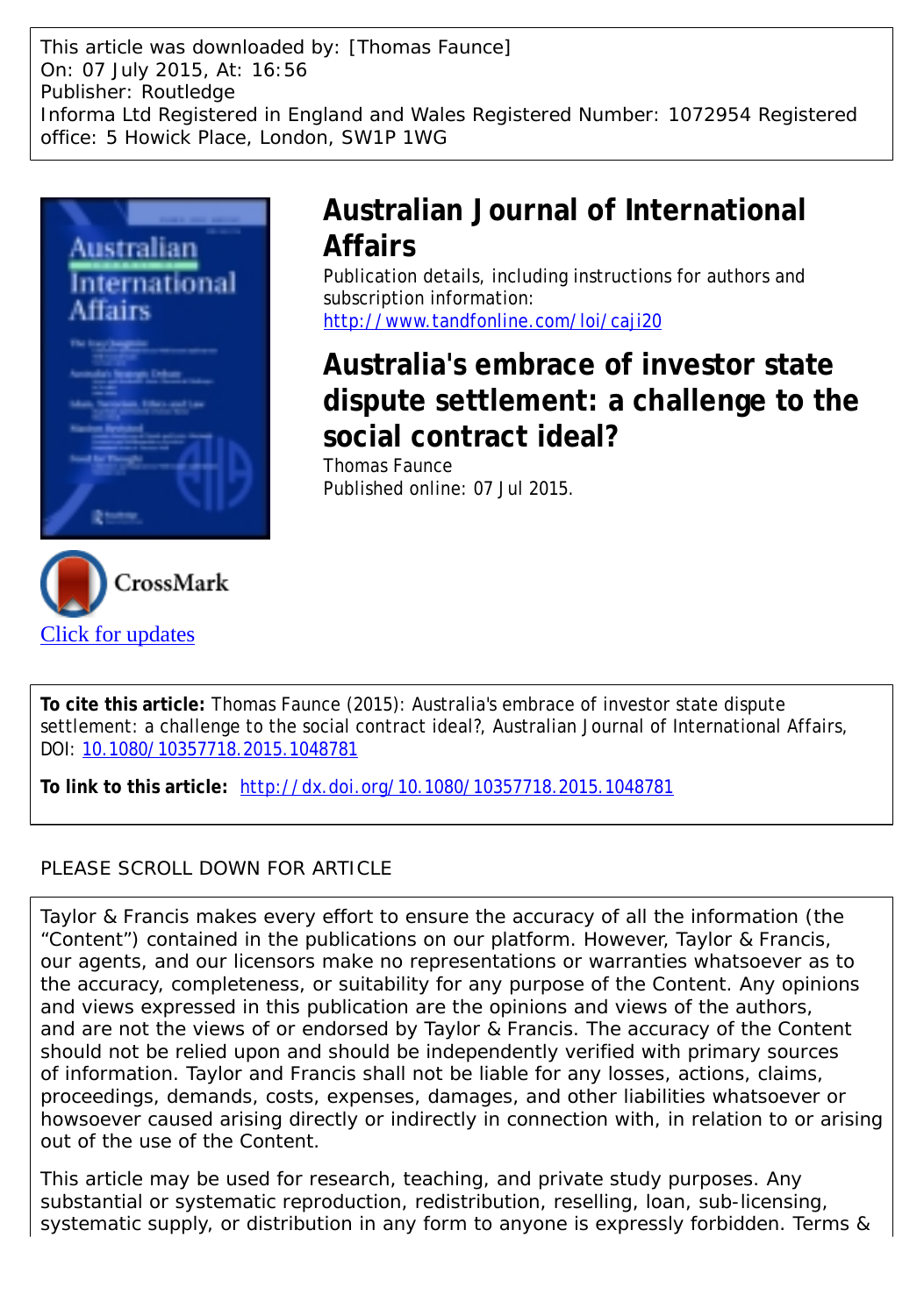Conditions of access and use can be found at [http://www.tandfonline.com/page/terms](http://www.tandfonline.com/page/terms-and-conditions)[and-conditions](http://www.tandfonline.com/page/terms-and-conditions)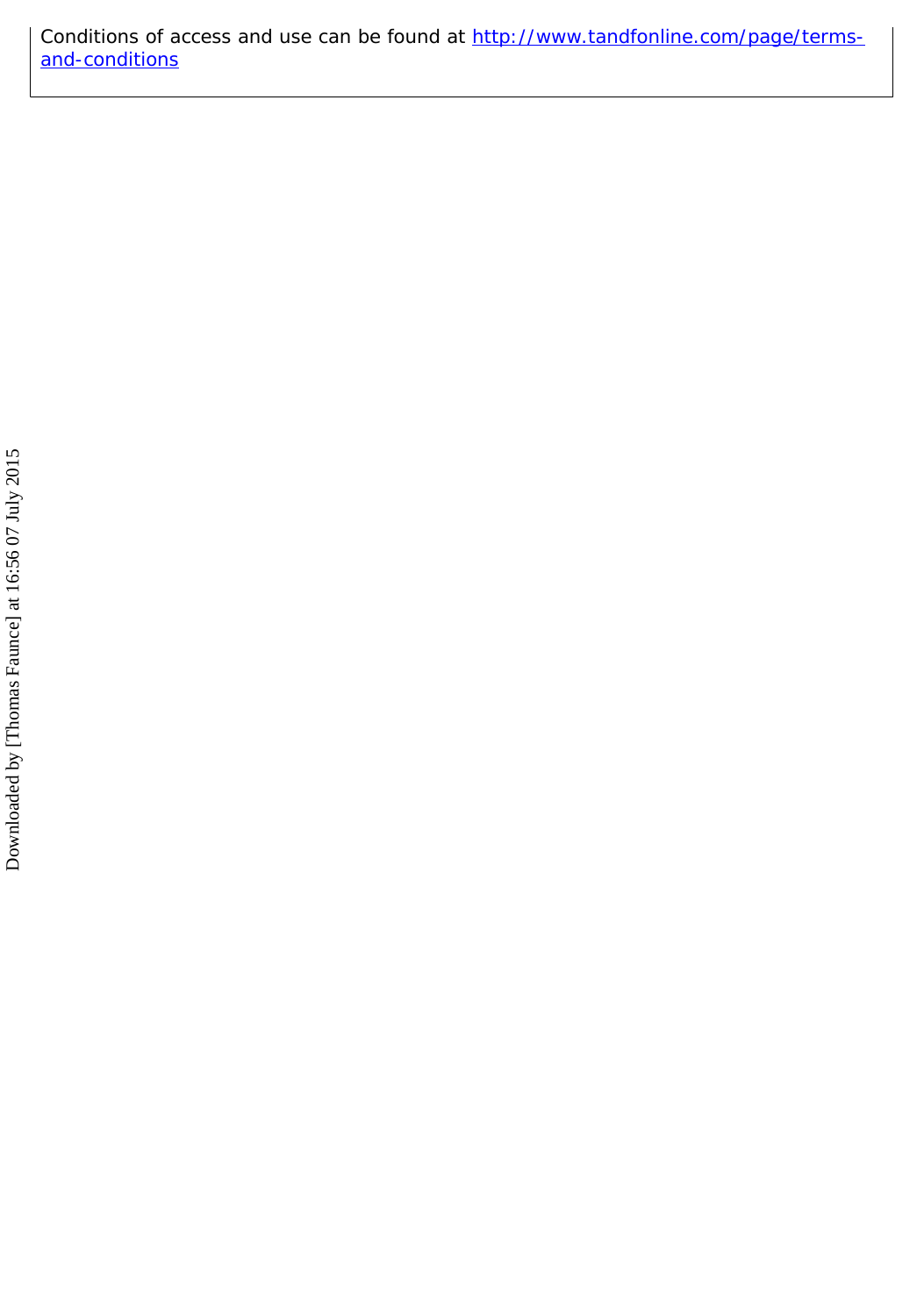## Australia's embrace of investor state dispute settlement: a challenge to the social contract ideal?

THOMAS FAUNCE\*

This paper explores the origins of investor-state dispute settlement (ISDS) treaties and their implications for the Australian social contract. This analysis includes how and why ISDS emerged in NAFTA, was rebuffed with the failure of the Multilateral Agreement on Investment (MAI), and became incorporated into most subsequent bilateral US trade and investment agreements. The paper considers Australia's exposure to ISDS—first through using it in bilateral investment agreements in nations with inadequate governance mechanisms to support the rule of law, then turning against it when a multinational tobacco company tried to use the mechanism to overturn scientifically endorsed, democratically approved and constitutionally validated tobacco plain packaging measures. The paper concludes by exploring the hypothesis that an alternative governance vision can be achieved in which the system of investment arbitration and trade law is made coherent with presumptively more democratically legitimate normative systems such as constitutional and international law.

Keywords: free trade agreement; investor-state dispute settlement; ISDS; multilateral agreement on investment

#### Introduction

The idea of social contract, a tacit agreement between the members of a community to develop principles that are equally applicable to all, and that assist in governing their conduct predictably and certainly, represents a jurisprudential ideal at the core of not just representative democracy, but the wider process of assisting humans to dedicate their lives to the individual and social achievement of virtues such as truth, justice and (more recently) environmental sustainability. Rawls in his acclaimed Theory of Justice expressed this view through a thought experiment in which the original persons establishing a society do so by developing principles about justice that are universally applicable because they are made behind a 'veil of ignorance' as to the specific

<sup>\*</sup>Thomas Faunce is an Australian Research Council Future Fellow in College of Medicine, Biology and the Environment, and ANU College of Law, Energy Change Institute at Australian National University. [<Thomas.Faunce@anu.edu.au](mailto:Thomas.Faunce@anu.edu.au)>

<sup>© 2015</sup> Australian Institute of International Affairs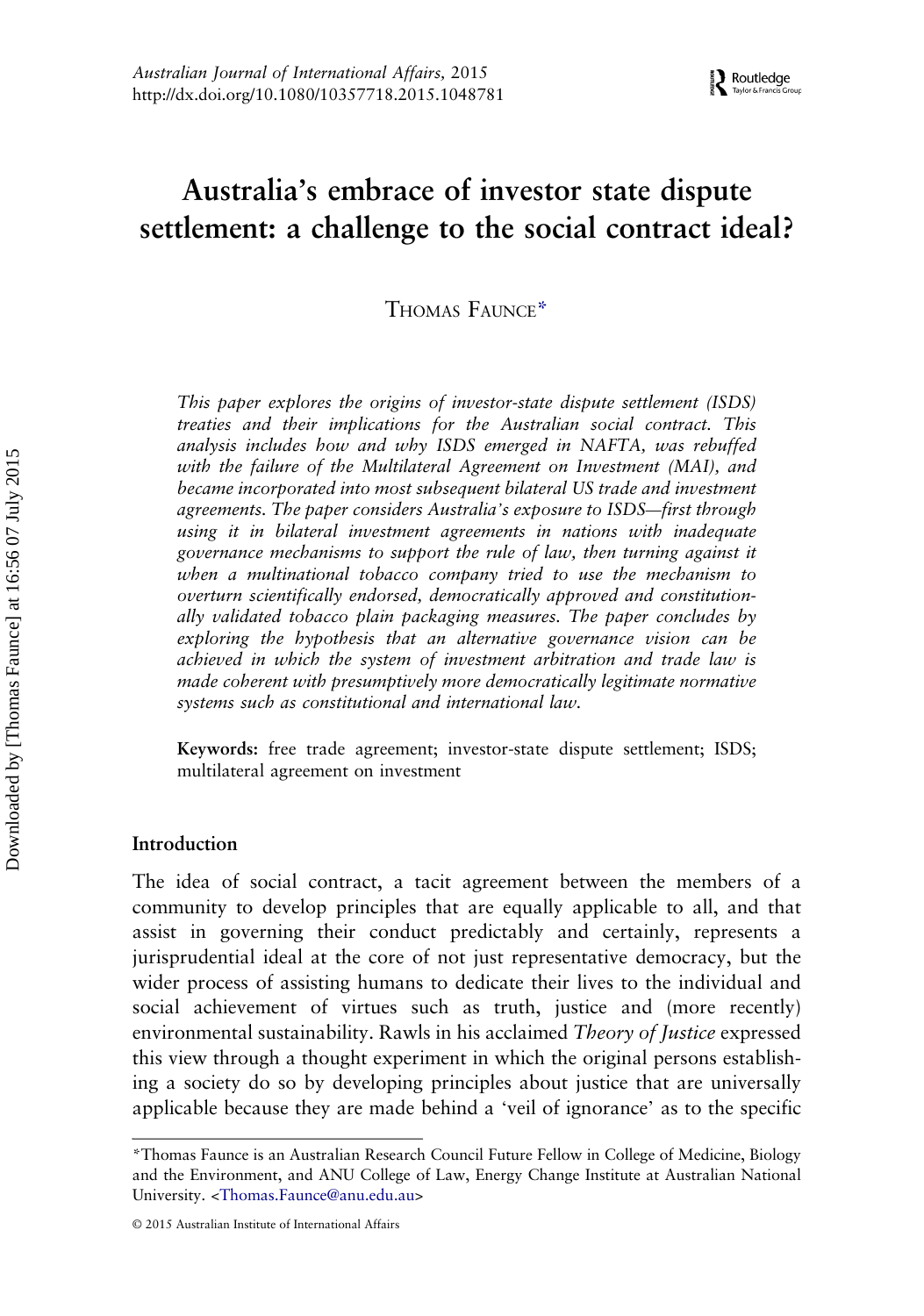characteristics of individual citizens (Rawls [1976\)](#page-16-0). For those who embrace the progressive, natural law implications implicit in such a theory, in the majority of nation states including Australia, one the chief manifestations of this social contract is the Constitution and the legislative and judicial framework of norms dependent upon it.

In this paper I explore the idea that the social contract ideal is currently under profound pressure from the rise and proliferation of Investor State Dispute Settlement (ISDS) treaties. These treaties give exclusive rights to multinational corporations to challenge any national legislation that impacts on their profitmaking expectations, before corporate-friendly panels. Historically, the Australian government has maintained a firm line against negotiating such treaties with other developed countries, refusing to include ISDS procedures in the Australia-US Trade Agreement a decade ago. Since then, however, it has agreed to the inclusion of an ISDS chapter in its bilateral deal with South Korea, and now appears to be actively supporting the adoption of far-reaching ISDS commitments as part of the Trans-Pacific Partnership Agreement (TPPA) negotiations.

In the pages that follow I examine where ISDS came from, and explain why its introduction to Australian governance systems should be of concern for those wishing to support in that society virtues such as justice and environmental sustainability. I begin by considering the historical and ideological origins of ISDS, scrutinising the notion that it should have limited applicability to societies with an established rule of law (for example, where the Constitution prohibits nationalisation of assets except on fair terms of compensation). I then examine the varied interactions of Australian governments with ISDS, in bilateral investment agreements with regional neighbours lacking established rule of law mechanisms, in the Australia-United States Free Trade Agreement (AUSFTA), in bilateral trade deals with Korea and Japan, and then in the Trans Pacific Partnership Agreement (TPPA). I conclude by exploring the hypothesis that an alternative governance vision can be achieved in which the system of investment arbitration and trade law is made coherent with presumptively more democratically legitimate normative systems such as constitutional and international law.

#### Phase 1: TRIPS, NAFTA Ch 11 and the multilateral investment agreement

The idea to use the threat of trade sanctions to allow multinational corporations to influence the governance and regulation (and hence the social contact) of communities other than those nations where such companies are headquartered and presumably pay taxes, seems to have begun in earnest in the early 1980s. In 1981, Edmund Pratt, then CEO of the multinational Pfizer pharmaceutical company, in his capacity as chair of the Advisory Committee on Trade Negotiations (ACTN) had been consulting directly with the US President about placing foreign intellectual property protection on the US trade agenda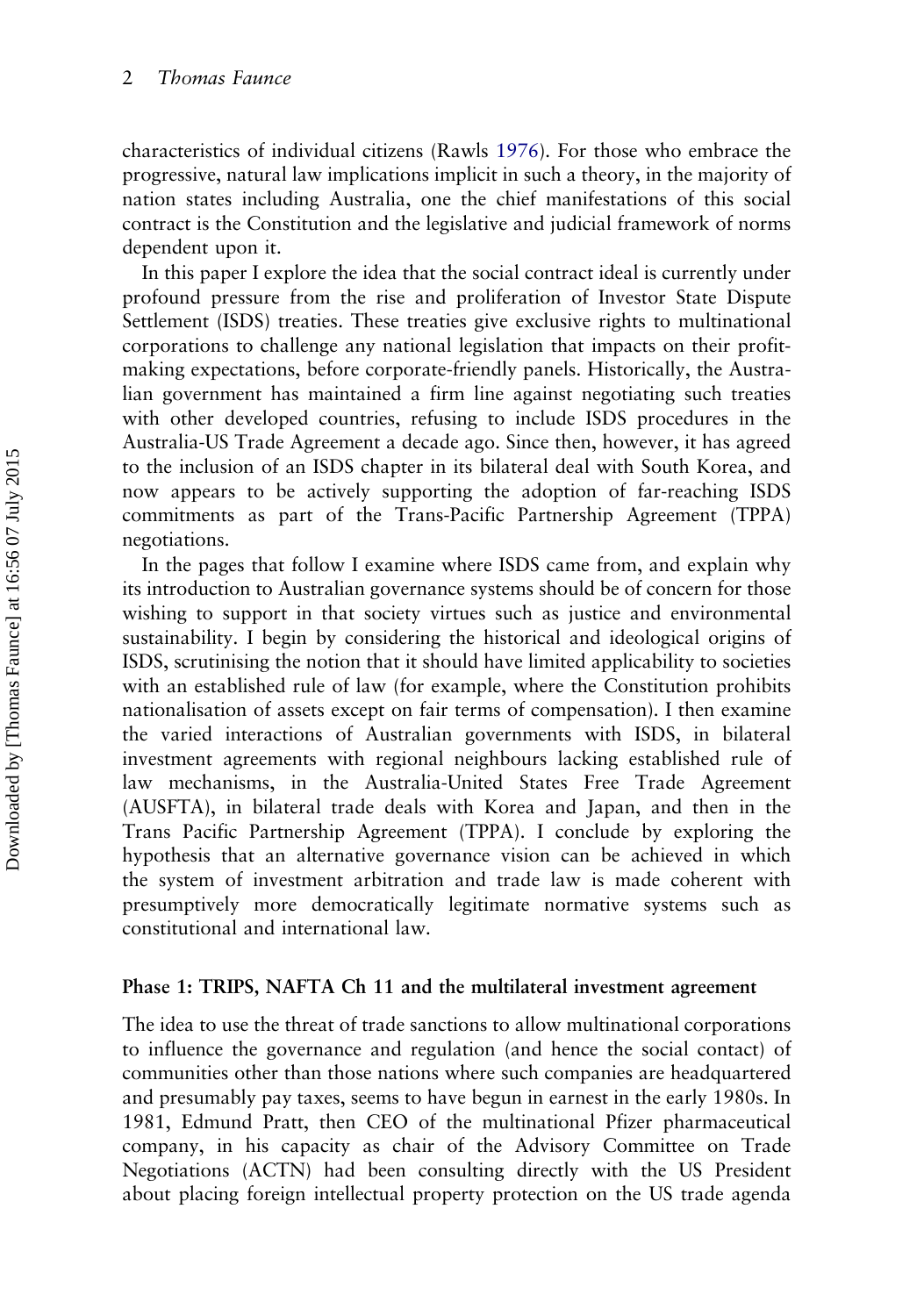(Ryan [1998](#page-16-0)). At this time, the US commenced a series of bilateral negotiations on patents, copyright and trade with countries such as Korea, Mexico, Singapore, Hungary and Taiwan. US intellectual property negotiators discovered, however, that financially more effective outcomes emerged once their trade colleagues did most of the bargaining (Enyart [1990,](#page-16-0) 54). Pharmaceutical company lobbyists, at the same time increased their contributions to the election campaign funds of the two major US political parties, by-passing the World Intellectual Property Organization (WIPO), perhaps because it was too focused on due process (Abbott [2002](#page-15-0), 315). Such moves were not based on a sound base of evidence, for example, about the level of intellectual monopoly privilege (IMP) protection that would promote innovation. The limited research that did support the trade-IP linkage with pharmaceutical innovation was generally written by drug company-funded institutes and academics (Bekelman and Gross [2003\)](#page-16-0). In a world where economies were dependent on international trade, trade sanctions were about to become the new big governance 'stick' wielded by multinational corporations.

This process led to the creation of what is known as the Trade Related Intellectual Property Agreement (TRIPS). TRIPS was developed by senior executives at 12 US corporations including, in particular, the pharmaceutical giant Pfizer (Drahos and Braithwaite [2002](#page-16-0), 61). Its standards were designed to obtain rent for developed nations from two great emerging technologies, digital technology (through copyright, patents and protection for layout designs) and biotechnology (through patents and trade secrets). Developing countries, led by India and Brazil, both of whom had large generic drugs industries catering to the essential needs of impoverished populations, fought against TRIPS in the 1986 Uruguay Round mandate of the WTO. Amongst their objections were suspicions that increased intellectual property protection backed by trade sanctions would burden the task of providing universal access to affordable, essential medicines (Faunce [2007](#page-16-0)).

The US negotiators, however, unveiled what became a common tactic in their trade and investment negotiating procedure. They argued that they at least be allowed to place the most contentious pro-corporate issues 'on the table'. Meanwhile government leaders in the US, European Community and Japan, were lobbied by the relevant multinationals to signify that subsequent economic co-operation between their nations and the developing world was dependent on TRIPS Agreement being reached. When their capacity to capture developing nation assent slowed, the US negotiators made quite open threats about trade sanctions under Special 301 of the Trade Act 1974 (US), or even abandoning GATT altogether. Developing countries also were made non-binding (i.e. nontrade sanction-backed) promises that the developed parties to TRIPS would strive to reduce their domestic agricultural subsidies and alleviate restrictions on the import of tropical products. Although it was clear that TRIPS would have a major impact on public health particularly in developing countries, the World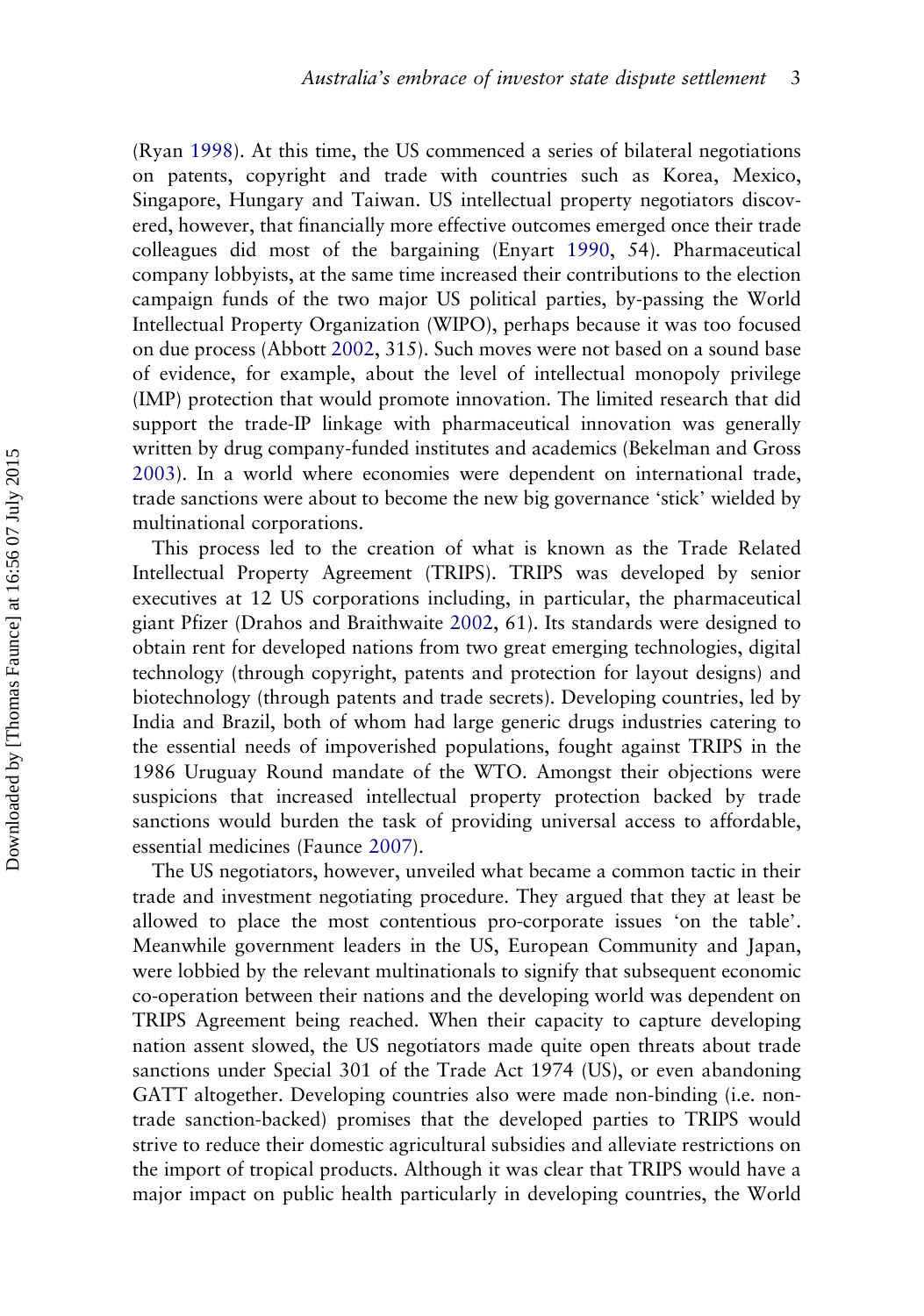Health Organization was not included in the negotiations (Abbott [1998,](#page-15-0) 500; Faunce [2007\)](#page-16-0).

A major difficulty for negotiators of developing nations who respected their democratic connection to the social contract ideal, was that by agreeing to TRIPS their nations would have to renounce a large portion of their sovereignty over areas of intellectual property that would be crucial to ensuring justice and fairness dominated the policies that shaped their subsequent economic progress (Gathi [2002](#page-16-0)). TRIPS may historically be viewed as a triumph of corporate lobbying over democratic bargaining (Drahos and Braithwaite [2002](#page-16-0), 11; Faunce [2012](#page-16-0)b).

#### US corporations induce Canada into ISDS through NAFTA

While the TRIPS agreement was moving toward finalisation, the United States and Mexico began pursuing a bilateral trade agreement. US Congress approved a 'fast track' approval process whereby it could not unilaterally alter a negotiated trade deal prior to ratification and after negotiations were complete (a process that had led to multiple post-hoc unilateral interpretive declarations by the US that undermined many good faith US assurances to the other negotiators). At this time, Canada had just finished negotiating a controversial trade agreement with the United States (CUFTA). However, corporate lobbyists convinced Canadian officials that in order to protect its interests in the North American market, Canada must participate in a regional trade deal that included Mexico (Heindl [2006\)](#page-16-0). What the Canadians seemed not to have appreciated was that in doing this they would expose their democratic sovereignty and the fabric of their social contract to US corporate interference through ISDS mechanisms.

Negotiations on NAFTA began in June 1991 in Toronto. They closed, ironically given the governance misfeasance associated with that building, at the Watergate in Washington, DC in August of 1992. The negotiations included 19 working groups organised under six major negotiating areas: market access, trade rules, services, investment, intellectual property, and dispute settlement. During the negotiating period there were also seven ministerial meetings in which the progress of negotiations was reviewed and pressure applied to keep things moving forward. In addition to the government negotiators, there was a bevy of advisory committees from the private sector, including business, labour and some academics (Heindl [2006](#page-16-0)).

Early bracketed texts on NAFTA ISDS provisions in Chapter 11 were dominated by Canadian exceptions and limiting clarifications. The US negotiating strategy of starting from scratch rather than building on CUFTA to exponentially increase investor rights and only conceding the minimal 'carve outs' necessary to attain a deal, was largely successful. Chapter 11, as ultimately formulated, established an *ad hoc* tribunal that was available only to investors, not states, in place of national courts if investments were threatened. Canada,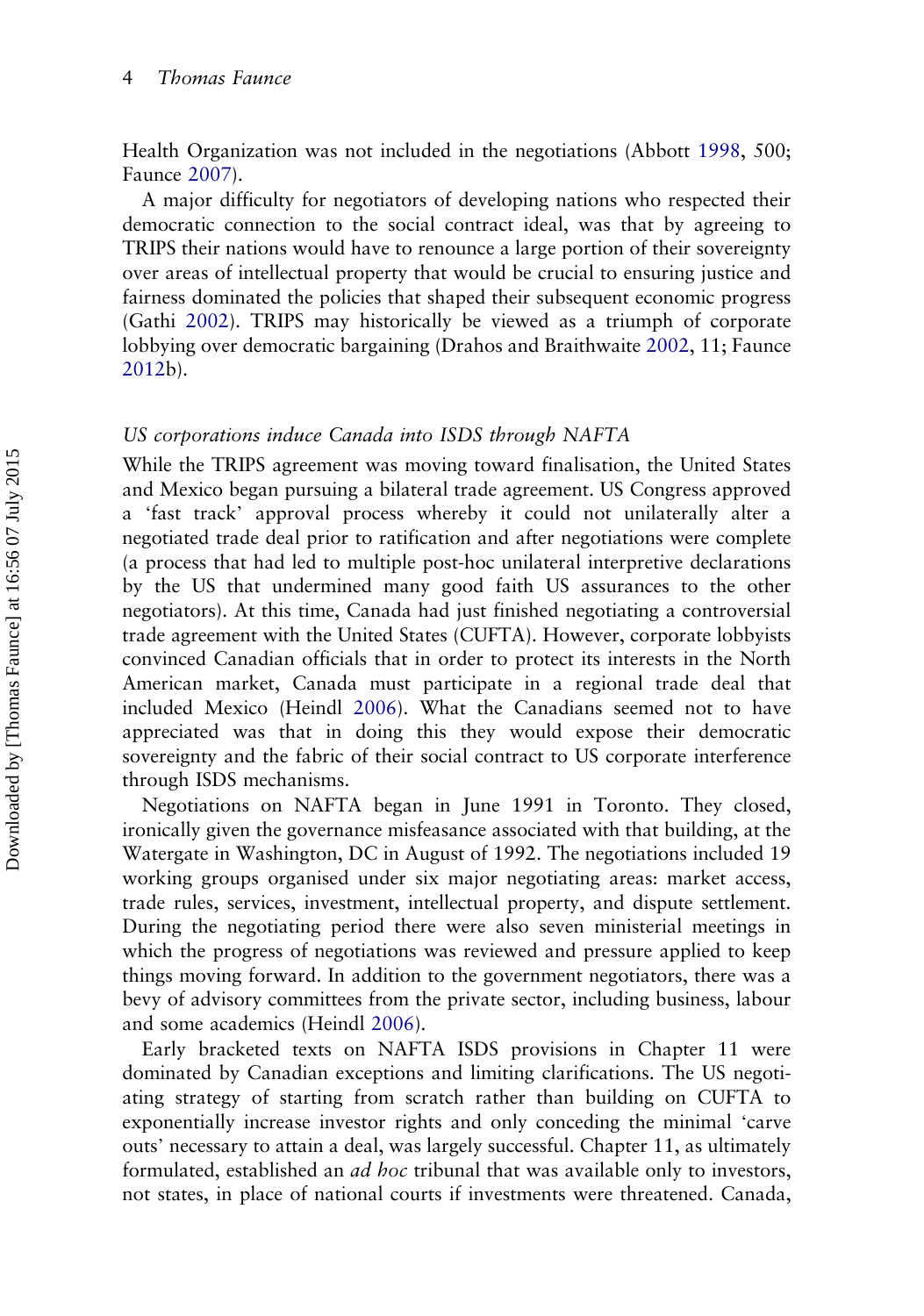through a defensive rather than pro-active negotiating strategy managed to 'carve out' foreign investment rights in areas such as health care and to some extent education and the environment and otherwise limit arbitral jurisdiction. With the Mexican negotiators heavily influenced by US promises and behind the scenes deals, Canada, however, was unable to get the more independent disputes Commission it had achieved under the CUFTA (Heindl [2006](#page-16-0)).

ISDS under NAFTA went on to cause major problems for Canadian public health and environmental regulation in particular. Salutary examples involved large US pesticide manufacturing companies using NAFTA to sue the Canadian government for tightening environmental regulations and winning multimillion dollar payouts. The Canadian federal government, in one instance, had to pay \$130-million under a NAFTA Ch 11 ISDS claim to compensate US forestry company AbitibiBowater Inc. for the alleged expropriation by provincial Newfoundland and Labrador's governments of the US company's assets in the province. These assets were water and timber rights and hydroelectric facilities. The Canadian province had passed expropriation legislation in late 2008 after AbitibiBowater closed its mill in Grand Falls-Windsor, putting about 800 employees out of work and would simply have left the facilities sit idle.

Encouraged by the success in obtaining rights to sue governments under Ch 11 NAFTA, corporate lobbyists began plans for a global investor rights agreement (the Multilateral Agreement on Investment, or MAI). A negotiating group for this purpose held its first meeting on September 27, 1995 with the participation of representatives of the OECD's then 25 member countries as well as the European Commission. In a statement, they said the MAI would be a free-standing international treaty open to both OECD countries and non-OECD countries, who were to be consulted as negotiations progressed (Durbin and Vallianatos [1997\)](#page-16-0).

Negotiations on a proposed MAI were launched by governments at the Annual Meeting of the OECD Council at Ministerial level in May 1995. The stated objective was to provide a broad multilateral framework for international investment with high standards for the liberalisation of investment regimes and investment protection and with effective dispute settlement procedures, open to non-OECD countries. In 1997, however, a Canadian NGO received and publicised a leaked a copy of the draft MAI (Durbin and Vallianatos [1997\)](#page-16-0). The revealed provisions would have given corporations throughout the world a right to sue governments about legislation enacted with democratic mandates before arbitral panels likely to have significant conflicts of interest if such public health, labour standards or environment protection legislation threatened their investments.

Early in 1998 first France, and then other countries, successively withdrew from the MAI negotiations after pressure from a global movement of NGOs, citizens groups and governments of developing countries. These opponents were concerned about the implicit threats to national sovereignty, democracy and environmental sustainability of what in effect appeared to be a Transnational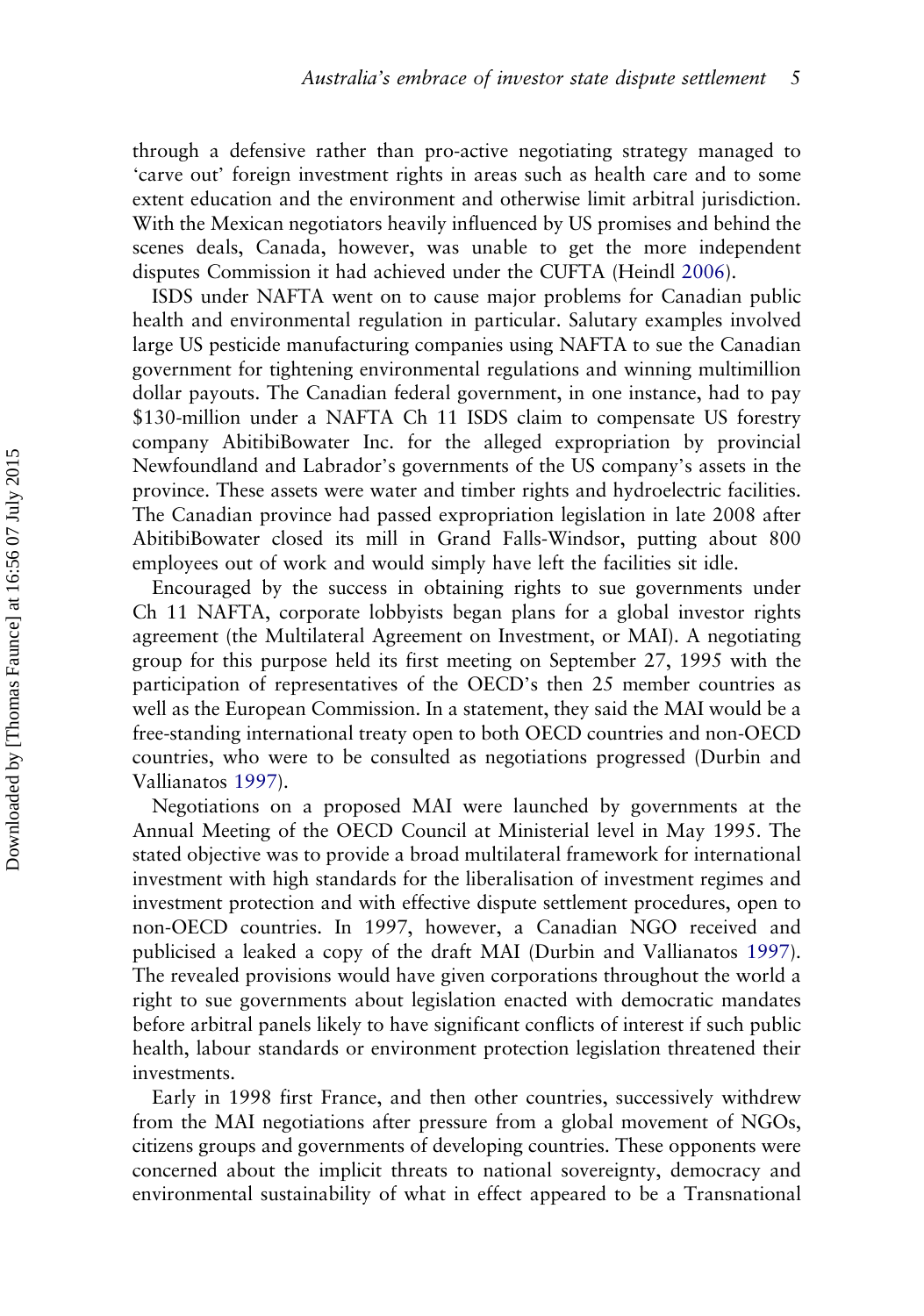Corporate Bill of Rights. The potential impact on the global and national social contracts of the MAI could be judged by the fact that at that time 100 of the largest economies in the world, 51 were corporations and only 49 countries; transnational corporations accounting for two- thirds of trade in goods and services; and one hundred such corporations owning one-third of the world's foreign investments (Durbin and Vallianatos [1997\)](#page-16-0).

MAI negotiations were discontinued in April 1998. Nonetheless, it seems alternative approaches were developed to increase the global reach of ISDS mechanisms. In 2003, for example, the WTO announced began pushing for a Multilateral Investment Agreement (MIA) (FOI and WDM [2003](#page-16-0)). Then, as we shall see, such strategies came to include ISDS in trans-Pacific and trans-Atlantic trade and investment agreements.

#### Phase 2: Australia's wilting support for ISDS

In 1991, Australia enacted amendments to its International Arbitration Act 1974 (Cth) to give jurisdiction to the International Centre for the Settlement of Investment Disputes (ICSID) to hear disputes referred to it by a foreign investor of a Contracting State to one of over 20 of its bilateral investment treaties (BITs). Most of these BITs were with nations yet to develop adequate rule of law infrastructure as part of their social contract. Australian Governments had been extremely cautious not to include ISDS provisions in trade deals with developed nations possessing an established rule of law, particularly where to do so would privilege financially powerful multinationals over local business when operating under Australian laws. ISDS, for example, was not included in the AUSFTA in 2004 despite US pressure.

The situation that changed this arose when giant US tobacco company Philip Morris International fought against Australia's scientifically-supported Tobacco Plain Packaging Act 2011. It did this first, by lobbying the US Trade Representative (USTR) to include investor state dispute settlement in the TPPA negotiations. Then foreign tobacco companies the Swiss registered JT International SA ('Camel' brand cigarettes) and British American Tobacco ('Winfield' and 'Dunhill' brands) unsuccessfully brought a constitutional challenge to the legislation in the Australian High Court on the basis that it was an acquisition of property that wasn't on just terms. This claim was unsuccessful (Faunce [2012](#page-16-0)a).

The multinational tobacco company Phillip Morris then re-badged itself as an Asian company based in Hong Kong and lodged an investor-state complaint against Australia under the Hong Kong-Australia Bilateral Investment Treaty (BIT).

This BIT follows the standard model that allows an *ad hoc* gathering of three trade arbitrators to rule on whether Australia has to pay damages for passing this legislation. The arbitrators in that case had no obligation to consider that the legislation had been ruled constitutional or fulfilled Australia's international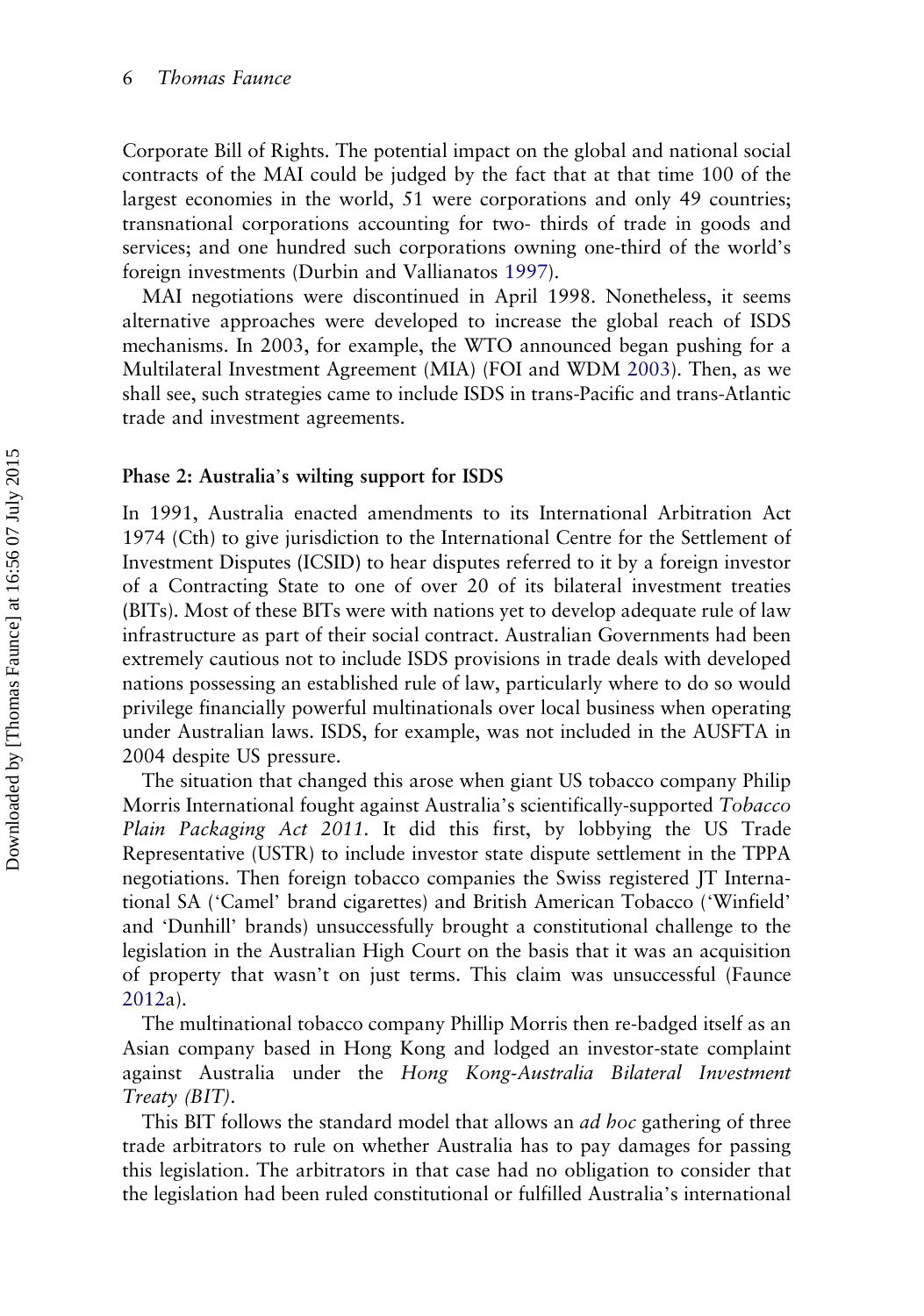legal obligations under a WHO treaty (the Framework Convention on Tobacco Control) which supported unappealing, plain packaging of cigarettes as a way of reducing harmful impacts of teenage smokers in particular (Faunce [2012a](#page-16-0)).

International cigarette companies in addition lobbied the tobacco growing nations of Ukraine, Honduras and the Dominican Republic to initiate dispute settlement proceedings in the World Trade Organisation against Australia's plain packaging legislation claiming that it breached various provisions of the WTO TRIPS Agreement; the Technical Barriers to Trade (TBT) Agreement; and the General Agreement on Tariffs and Trade (GATT) 1994.

In the plain packaging dispute Australia confronted, for the first time, the possibility that legislation enacted according to the basic tenets of their social contract by their federal parliament and ruled Constitutional by that nation's highest court could in effect be overturned by an off-shore tribunal not accountable to the Australian populace and with extremely limited capacity to refer to governance arrangements directly endorsed by Australian citizens. Australian citizens discovered that legislation duly passed by their Parliamentary representatives could be so challenged by foreign corporations simply on the grounds that it indirectly 'expropriated' their investment. It also became more widely known that such cases could to be heard by appointees from a select 'club' (that may total as few as 15) arbitrators with extensive records of lobbying and advocating for the interests of corporate multinationals and lacking in human rights, public or environmental law expertise (Corporate Europe Observatory [2012\)](#page-16-0).

As a result of the plain packaging dispute in 2011, the Australian Government announced that it would discontinue the practise of seeking inclusion of ISDS provisions in trade agreements. It stated that the Australian Government would not 'support provisions that would constrain the ability of Australian governments to make laws on social, environmental and economic matters in circumstances where those laws do not discriminate between domestic and foreign businesses'. [1](#page-15-0) Australian negotiators for the trade deal with South Korea (KAFTA) received explicit instructions that Australia would not accede to a KAFTA ISDS provision.

#### Phase 3: Australia embraces ISDS in regional bilaterals

In 2014 an Australian government was elected that, on ideological grounds, was much more amenable to the interests of corporate multinationals. This was to have a significant impact on its approach to ISDS. The first manifestation of this change was the KAFTA negotiations.

South Korea had already had ISDS foisted upon it in the KORUSFTA. The KORUSFTA permitted US investors in South Korea and, likewise, South Korean investors in the United States, to file arbitral claims against not only federal legislation, but also legislation of states and by-laws of localities that adversely impacted on such investors in areas such as natural resources exploration,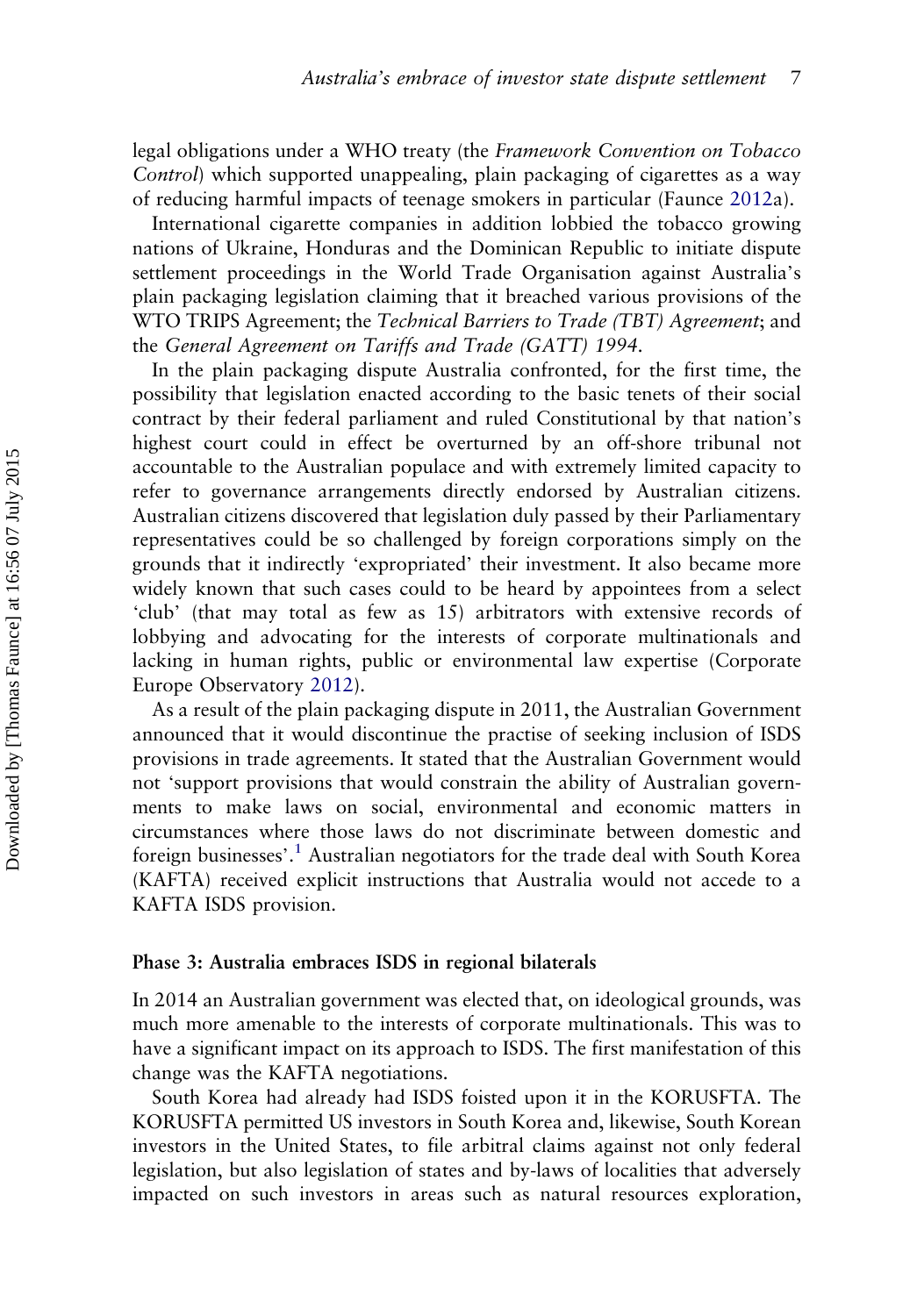extraction, refining, transportation, distribution, or sale; power generation or distribution, water treatment or distribution, or telecommunications; or infrastructure projects, such as the construction of roads, bridges, canals, dams, or pipelines. The US probably only agreed to such obligation due to the tacit presumption amongst investment arbitrators that major claims in that system against the US would not succeed (Faunce and Shats [2008](#page-16-0)).

Having already exposed the South Korean social contract to ISDS under KAFTA, it was a relatively easy matter for representatives of the USTR to encourage the South Koreans to insist on ISDS in their trade deal with Australia. No doubt the USTR strategy was that once that was in place it would be very difficult for the self-proclaimed pro-business Australian government to resist ISDS in the TPPA. Indeed, in 2014 the newly elected conservative Australian government agreed (although it had never sought a democratic mandate for this) to an ISDS provision under KAFTA. That government did, however, refuse to include such an ISDS provision in a trade agreement with Japan involving much more powerful Australian-invested and potentially aggressive Japanese corporations (ABC Background Briefing [2014](#page-15-0)).

The investment chapter for the KAFTA indeed allowed foreign firms to skirt Australian domestic courts and laws to directly sue that government in the International Centre for the Settlement of Investment Disputes (ICSID). ICSID Arbitrators would in effect become the final arbitrators on major Australian public policy questions involving South Korean companies concerning mineral royalties, fossil fuel and renewable energy, water, telecommunications, banking, agriculture and power. Yet such arbitrators upon key emerging issues under the Australian social contract would have no obligation to apply the general norms of that contract, would be paid exorbitant amounts often over several years of proceedings, only in cases initiated by multinational corporations, could act as a legal representative in one case and an arbitrator in another, and not be subject to an appeal process or even the requirement to apply a consistent body of jurisprudence.

The Australian government, as mentioned, itself could not initiate suits before this tribunal and its arbitrators would not be required to take into account otherwise relevant constitutional, legislative or international human rights norms (including standard legal due process procedures), or maintain a public record of their decisions. The KAFTA ISDS provisions even provide investors with a right to demand compensation for 'indirect' expropriation and allow foreign investors to claim government actions (such as the plain packaging laws) require technically unlimited financial compensation because of a slightly higher burden in complying with the law. There were some ambiguous ISDS carve outs for Australian public health and environmental legislation. Yet it is clear that the ISDS provisions included in the KAFTA will allow foreign investors from companies headquartered in South Korea to challenge Australian public policy and legislation whenever they perceive their investments in Australia are threatened.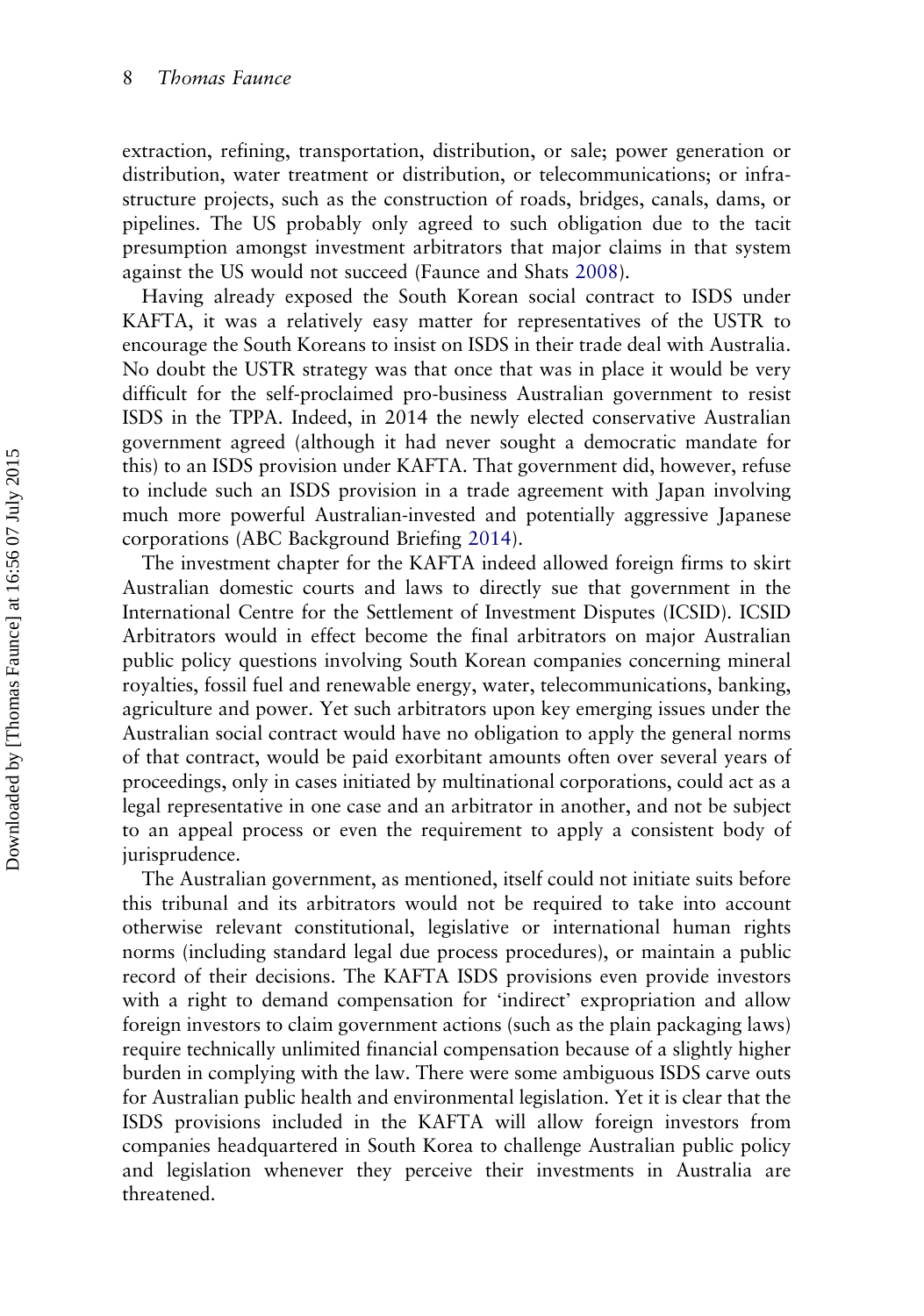#### Phase 4: ISDS in the Trans Pacific Partnership Agreement (TPPA)

It is likely that the main reason US-based multinational companies were interested in the TPPA was as a vehicle for insinuating ISDS into the governance arrangements in the signatory nations. It appears to be the MAI revisited. Over the past two years, TPPA leaks have abounded, affirming concerns that the agreement would intrude in unprecedented ways on democratic sovereignty. The public has learnt that ISDS provisions would facilitate a multinational corporation's right to challenge capital controls and other macro-prudential financial regulations that promote financial stability. It is unlikely most citizens would wish to accord bankers and financial advisors such liberty from accountability so soon after the harm caused to the social fabric of signatory nations by the Global Financial Crisis. Nonetheless, the TPPA draft text also requires that governments 'shall permit all transfers relating to a covered investment to be made freely and without delay into and out of its territory'. This would forbid countries from using capital controls or financial transaction taxes, even as the International Monetary Fund reversed its opposition to the use of capital controls following the global financial crisis (Vines, Crow, and Faunce [2012](#page-16-0)). The idea of a low level tax on global financial transactions has been proposed as a rational and equitable way of providing funds to deal with areas such as global poverty and environmental degradation. Yet such initiatives are exactly what ISDS in the TPPA is targeted at preventing (see also Mathews, this issue). $<sup>2</sup>$  $<sup>2</sup>$  $<sup>2</sup>$ </sup>

The TPPA ISDS provisions (from the leaked draft) involve an overreaching definition of 'investment' that included almost every significant component of the social infrastructure of the signatory states.<sup>[3](#page-15-0)</sup> It would include health and land use policies, government procurement decisions, regulatory permits, intellectual property rights (including pharmaceutical patents), regulation of financial instruments such as derivatives, contracts to operate utilities and more. The new rights and protections would extend to investments already existing before TPPA went into legal effect.

The text also includes an overreaching definition of 'investor' as a person or legal entity that makes (or attempts to make) an investment as defined in the pact. This would included firms from non-TPPA countries that have incorporated in a TPPA signatory country. Thus, for instance, a Chinese state-owned corporation operating in one of the TPPA signatory countries Vietnam could set up a subsidiary there, then sue the Australian government in a foreign tribunal to demand compensation under this text. Additionally, the leaked TPPA ISDS text failed to require in the definition of 'investor' that a person or entity have actual 'substantial' business activities or make a significant commitment of capital or pay taxes, in the host country (Vines, Crow, and Faunce [2012\)](#page-16-0).

Leaked texts reveal US negotiators have sought to make TPPA ISDS arrangements applicable to a wider definition of patents which would include new methods or uses of a known product regardless of whether or not it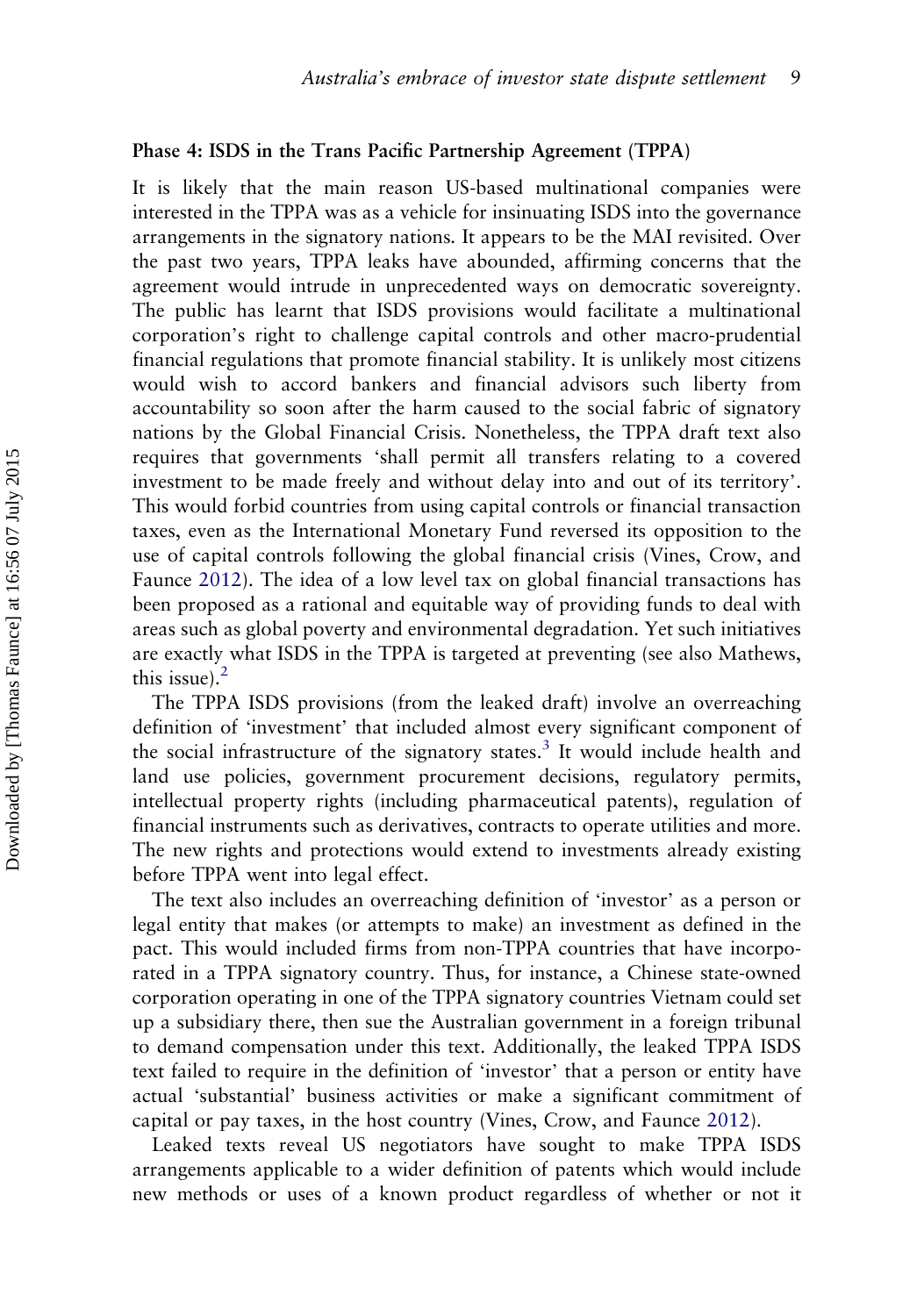exhibits enhanced efficacy. An example of what could happen in the pharmaceutical area in Australia as a result of ISDS in the TPPA is provided by the NAFTA ISDS case brought by US drug manufacturer Eli Lilly against Canada's pharmaceutical patent regulatory system (to reduce 'me-too' or 'evergreening'; claims) demanding \$500-million in compensation after the company lost its Canadian patents on two drugs (Strattera and Zyprexa). That money was to compensate Eli Lilly for the Canadian court-ordered invalidation of its patent for the ADHD drug Strattera. The notice claimed numerous violations of NAFTA's investment protections, including fair and equitable treatment, national treatment and expropriation. The claim also attacked the Canadian Supreme Court's decision to invalidate a patent for Zyprexa, the company's best-selling anti-psychotic drug whose patent expired in the United States in 2011. Eli Lilly was asking the NAFTA investor-state tribunal to award compensation for a violation of its investor rights because Canada enforced its patentability standards which exclude drugs without proven utility, even though the underlying NAFTA provisions covering patents provided signatory countries flexibility to determine their own substantive standards for patentability (Vines, Crow, and Faunce [2012\)](#page-16-0).

The TPPA contains provisions that would require all involved countries to allow animal and plant life to be patented and protected by ISDS rights; understandable since the chief US agricultural negotiator for the TPPA is a former Monsanto lobbyist. Food safety regulations—including rules about pesticide residue levels, labelling of ingredients, or limitations on additives also could be challenged under the ISDS mechanism. The leaked TPPA ISDS text would even provide investors with a right to demand compensation for 'indirect' expropriation.

The most successful (and controversial) basis for investors' challenges of government policies in past agreements had been alleged violations of the guaranteed minimum standard of treatment for investors or the closely linked 'fair and equitable treatment' (FET) provision. Some arbitral tribunals have found FET violations for government regulatory actions that simply contradicted what investors' argued were their 'reasonable expectations'. The TPPA text also would allow investors to claim that government actions (such as new financial, public health or environmental regulation laws) violate 'national treatment' or 'most favored nation' rules, simply because, due to a foreign investor's own business model, that firm might experience a slightly higher burden in complying with the law.

Several countries proposed new exceptions to safeguard countries' ability to regulate speculative financial transactions and more, but the United States did not support these initiatives. Others tried to negotiate a measure that would partially exempt social security systems from investor challenges under the free transfers obligations. Some also sought TPPA provisions to ensure that ISDS disputes related to sovereign debt and sovereign debt restructuring were not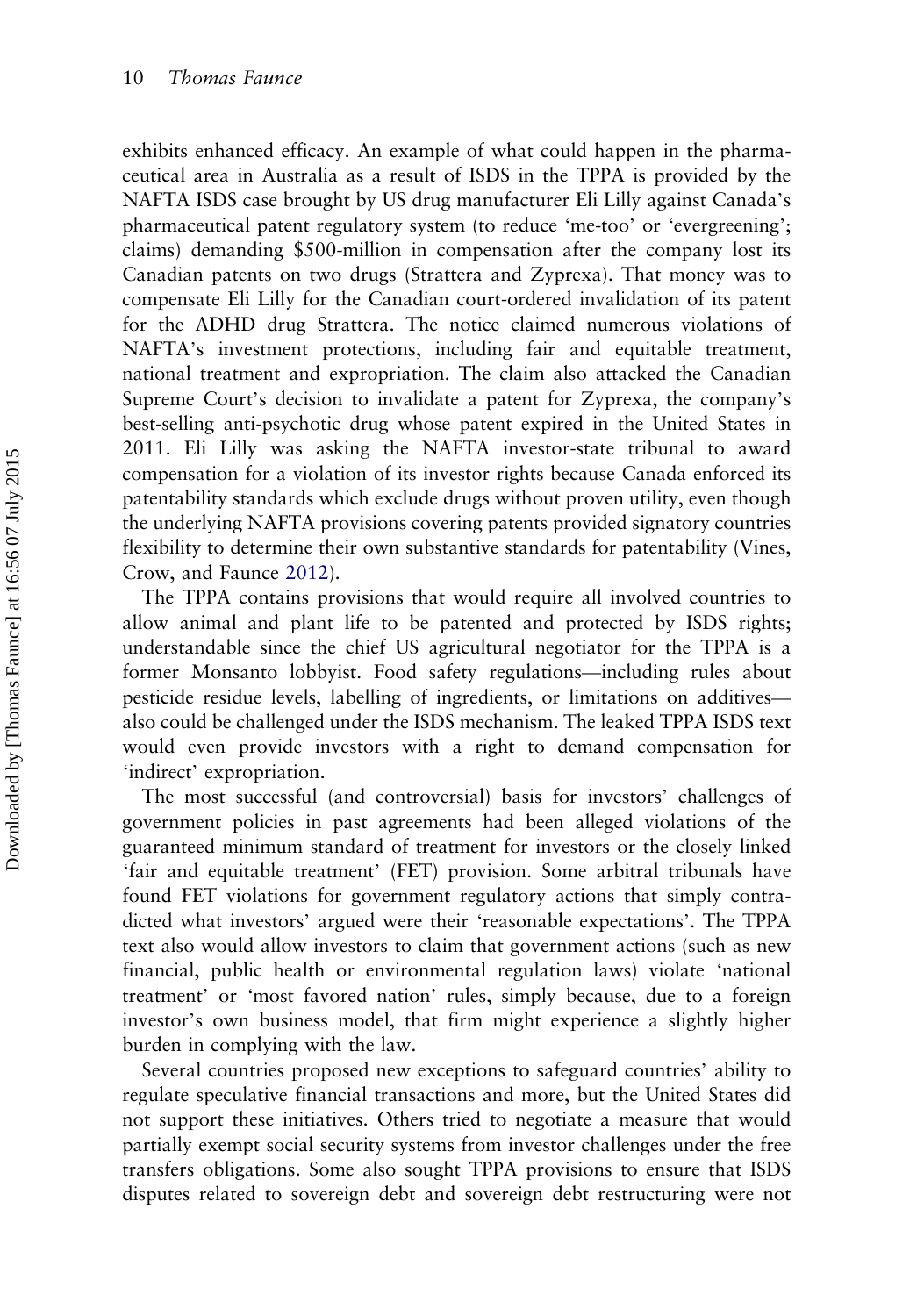subject to the full range of investment chapter disciplines. The US also did not agreed to these.

#### Phase 5: problems for the Australian democratic sovereignty with ISDS in the TPPA

If ISDS arises in the TPPA (and cannot subsequently be amended, suspended or revoked) Australia will confront, for the first time, the possibility that a decision of the highest court in Australia will be punished with damages claims in the billions (in effect be overturned) at the behest of powerful foreign corporations before off-shore tribunals with only a tenuous connection to Australian or indeed international legal traditions. Those tribunals will comprise members from a highly select and small clique of pro-corporate lawyers with a financial interest in finding for corporations and in many cases a long history of advocating and lobbying for corporate interests.

It is by no means clear that TPPA ISDS obligations will contain a workable and efficient (if such a thing is possible) general exception to safeguard environmental, health, labour and consumer protection policies (Faunce and Townsend [2011](#page-16-0)). The most recent leak excepts non-discriminatory expropriations for a public purpose made according to due process of law. An annex (a provision in the TPPA that doesn't have to apply to all nations) exceptions non discriminatory regulatory actions designed to protect public health, safety and the environment 'except in rare circumstances'. What 'rare circumstances' mean is left to be interpreted by the pro-corporate arbitrators.

US TPPA negotiators did not agree to federalism protections (though the US frequently excuses itself from reciprocity in trade deals because of federal constraints), or to limit claims that arise because of a slightly higher burden in complying with the law, or to add requirements that investors prove loss or damage, or that such loss is severe or disproportionate to the public purpose, or that investor claimants first exhaust mediation or domestic administrative review. The US negotiators didn't even support a hortatory reference in the TPPA to encouraging corporate social responsibility.

The ISDS chapter of the TPPA seems specifically to contradict a United Nations Conference on Trade and Development (UNCTAD) report that has questioned whether three individuals with pro-corporate backgrounds, should ever be viewed by the public as having sufficient legitimacy to assess without reference to any established body of law the validity of States' acts, particularly if the dispute involves sensitive public policy issues and where the disputes create significant pressures on public finances and create potential disincentives for public-interest regulation, posing obstacles to countries' sustainable economic development (UNCTAD [2013](#page-16-0)).

The ISDS in the TPPA will grant powerful foreign corporations legal rights to challenge democratically enacted laws. The law regards these corporations as 'people'. They can sue in courts to protect their rights. Yet in other ways these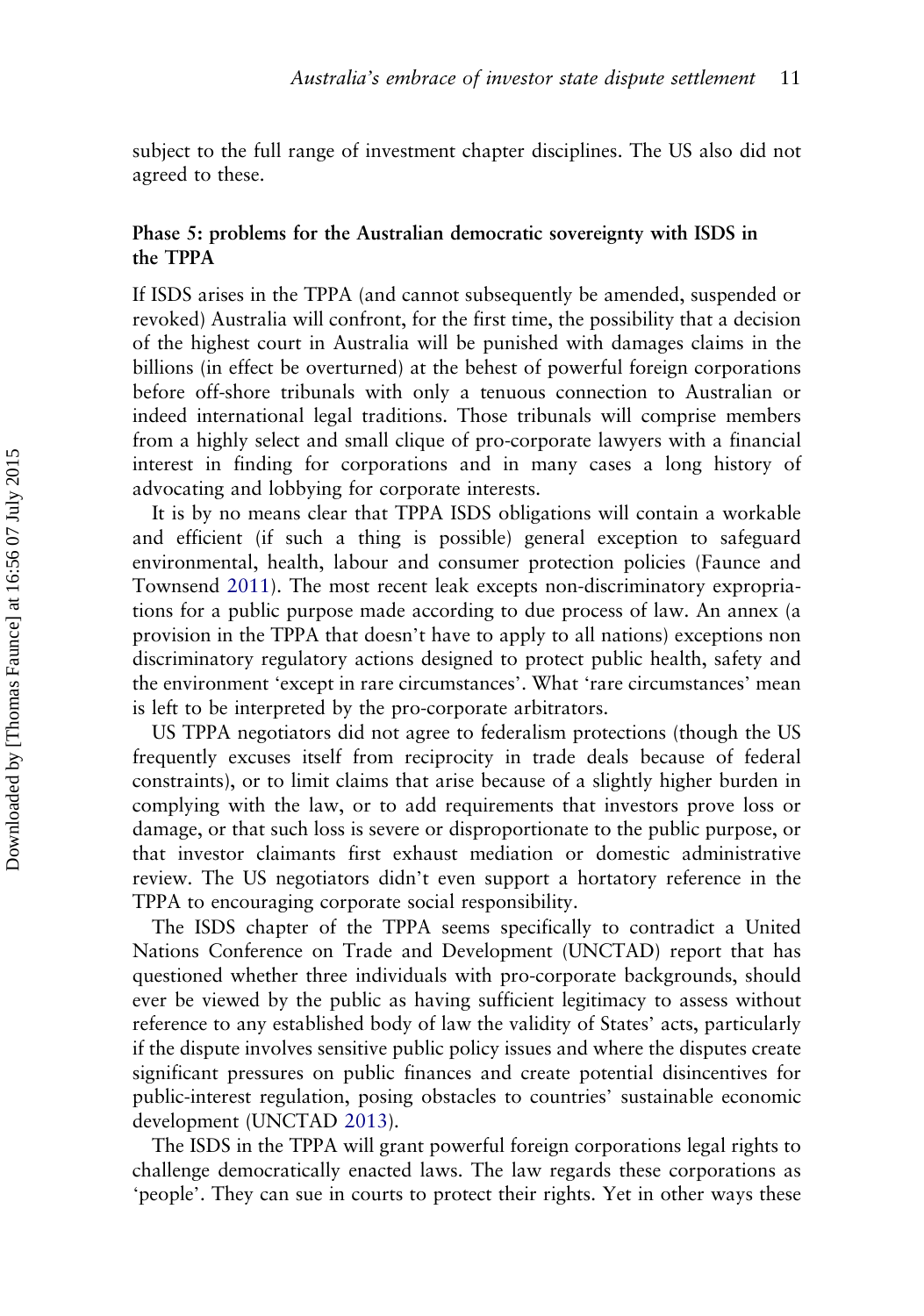corporations are illegal aliens to the Australian social framework. They pay little or no tax, they have little commitment to communities that is long-lasting and likely to survive incursions on their profits. Indeed, they have a legal duty to their shareholders to maximise those profits, and it would arguably be a violation of that duty to not challenge domestic laws that impinge upon profit making if a legal avenue exists.

Moreover, the off-shore investment tribunals that would hear those challenges are comprised of people sharing a common interest in perpetuating the interests of corporations. The capacity of these arbitral tribunals to have the final say on important public health issue (as well as those likely to face future generations of Australians in areas such as environmental sustainability and financial sector stability) will be a direct affront to democratic decision-making, not only in this country but globally. The deliberate disengagement of Australian citizens from the governance changes being wrought on Australia through mechanisms such as ISDS in the TPPA may mark a turning point in a wider disengagement of citizens from the political process not just in this country but globally.

#### Phase 6: reform of investor state dispute settlement

A central part of the hypothetical social contract ratified by the Australian Constitution is that our nation will be governed democratically by a rule of law, with its implicit predictability, certainty and accountability. Australian taxpayers (through their governments) have invested an enormous amount of time and resources in creating a system of governance predicated on the capacity of a non-corrupt judiciary to decide on disputes by fairly interpreting laws promulgated in advance in public. Foreign corporations operating in Australia benefit from such an equitable governance structure. Indeed, it is one of the primary reasons they invest here. Australia regularly ranks very highly in rule of law rankings of nations around the world. Australia does not need ISDS to create a society in which its citizens can prosper and flourish. This is even more likely to be the case as new generation food and fuel technologies such as artificial photosynthesis become globally deployed (Faunce et al. [2013](#page-16-0))

In June 2013 the UNCTAD issued a report on reforming investor-state dispute settlement which highlighted concerns including a 'perceived deficit of legitimacy and transparency', 'contradictions between arbitral awards', 'difficulties in correcting erroneous arbitral decisions', 'questions about the independence and impartiality of arbitrators' and 'concerns relating to the costs and time of arbitral procedures'. Recommendations for reform included (1) Promoting alternative dispute resolution (2) Tailoring the existing system to have a stronger transparent and consistent rule base (3) Limiting investor access to ISDS (4) Introducing an appeals facility and (5) Creating a standing international investment court (UNCTAD [2013\)](#page-16-0).

Investors' resort to ISDS could be limited by: (1) by reducing the subjectmatter scope for ISDS claims; (2) by restricting the range of investors who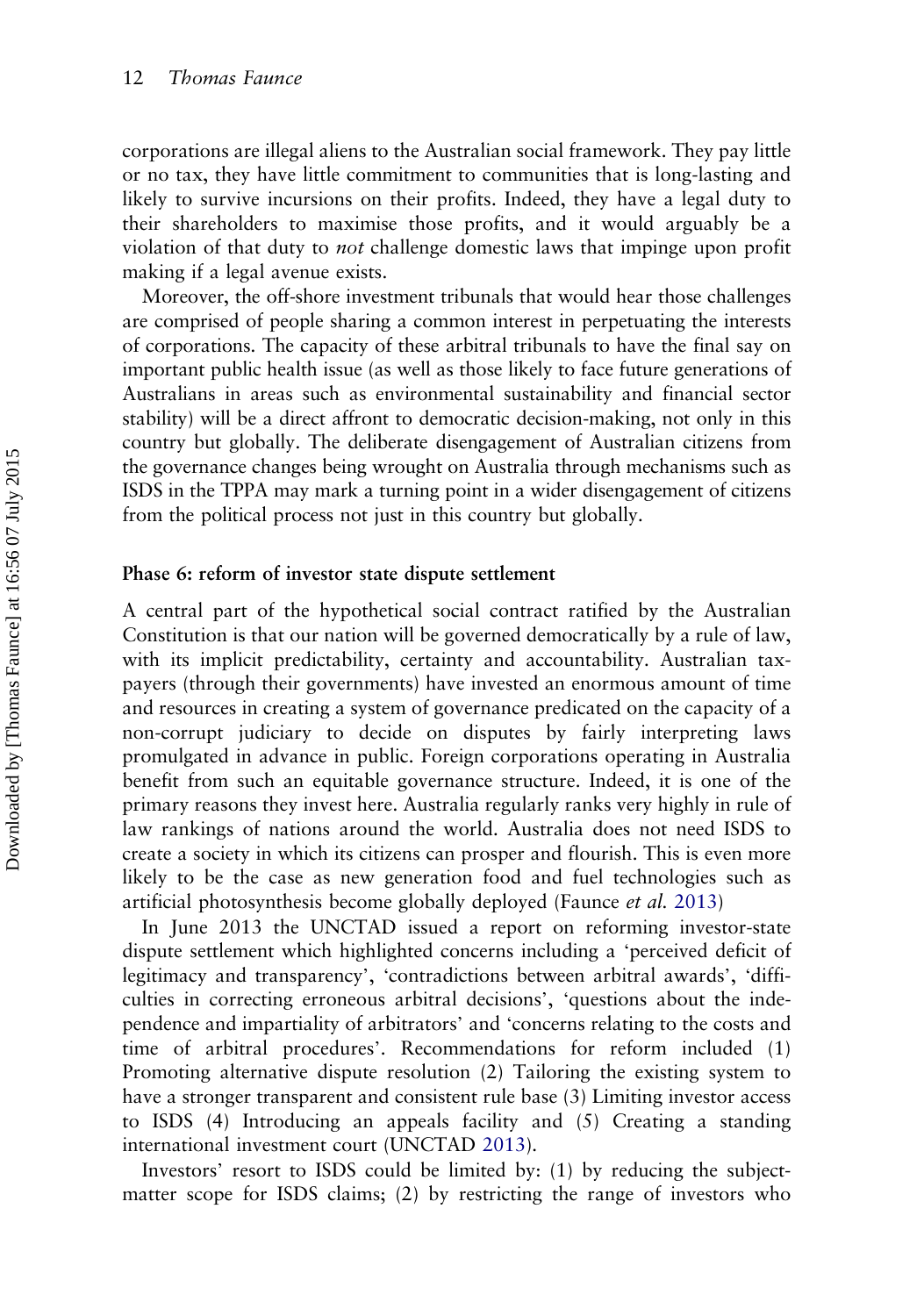qualify to benefit from the treaty, and (3) by introducing the requirement to exhaust local remedies before resorting to international arbitration. An international civil legal system could be created that would apply a mixture of international and domestic laws and investment obligations in that setting. Similarly, requiring investors to exhaust local remedies, or alternatively, to demonstrate the manifest ineffectiveness/bias of domestic courts, would make ISDS an exceptional remedy of last resort.

Another approach is to include additional requirements in the definition of 'investor' and/or to use denial-of-benefits provisions. To become democratically legitimate ISDS proceedings such be open to the public, transcripts of all proceedings freely available and decisions reported. Investors must be prohibited form structuring their investments through intermediary countries with the sole purpose of benefitting from their ISDS mechanism (Gleeson, Tienhaara, and Faunce [2013\)](#page-16-0).

Yet another reform option would be to allow States to bring actions against corporations under ISDS. Such cases could arise as counter-claims in actions where corporations have initiated ISDS claims. Such actions would be heard before tribunals with a much broader potential membership than investment lawyers. They would include people with public health, environmental and human rights law expertise.

A far-reaching reform would be to abandon ISDS and the use of trade and investment arbitrators as a means of dispute resolution altogether and return to State-State arbitration proceedings before transparent international courts. Mechanisms should be created whereby ISDS impacts on federal governance arrangements in particular should be publicly assessed and debated. Likewise, a wide-ranging whole of government and public debate is required to provide legitimacy to any 'carve-out' provisions applied to allegedly soften the social and environmental impact of ISDS. It will be difficult for, for example, Australia to convince our Asian neighbours to invest significant resources in creating rule of law conditions including a non-corrupt judiciary if that legal system is likely to be disregarded by foreign corporations in any major dispute.

#### Conclusion

In the short term, in relation to the TPPA, Australia should initiate unilateral interpretive declarations restricting the applicability of ISDS in the TPPA to Australian public health and environmental policies, legislation and regulations. It should leave open the possibility that future governments may wish to renegotiate the TPPA and suspend, amend or remove ISDS obligations. Such obligations in the TPPA should not be treated as if they have equivalent perpetual status (subject to democratic referenda) as the Constitutional provisions that centrally frame the social contract of a democracy. In the interim, International and Constitutional law should affirm that as a matter of general international law, a non-discriminatory regulation for a public health,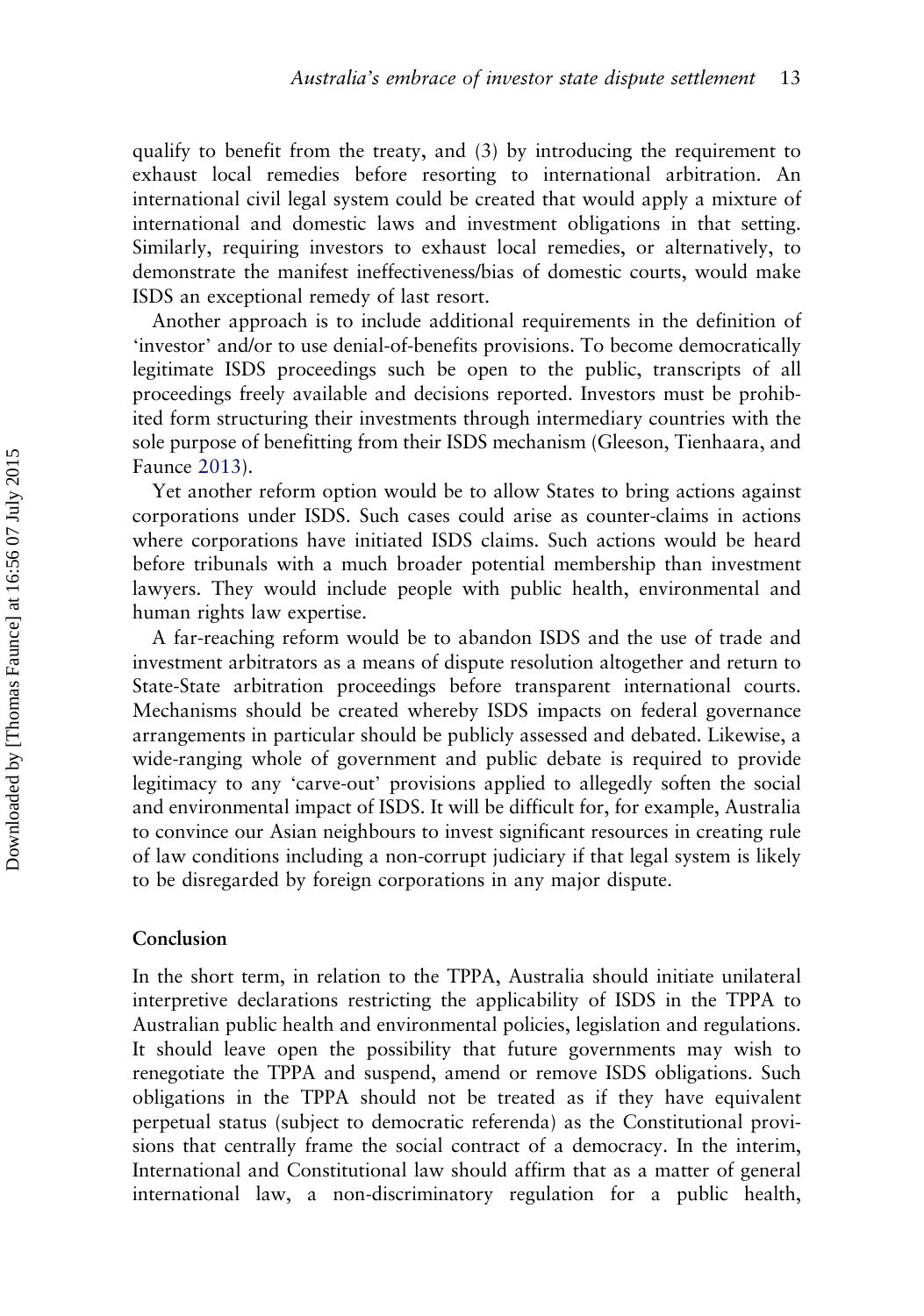<span id="page-15-0"></span>educational or environmental sustainability purpose that affects a foreign investor or investment is not deemed expropriatory and compensable by damages; their right to make any term of this agreement, particularly those affecting their sovereign democratic right to protect public health and the environment, conditional upon the passage of legislation debated in parliament (Vines, Bruce, and Faunce [2013](#page-16-0)). Australia should ensure that experts with public health, environmental and human rights expertise are capable of serving on ISDS panels and that ISDS rights include the capacity for counter claims by States where investments have damaged public health or the environment or are likely to.

An Australian stance to reform ISDS may pave the way for important public policy initiatives toward environmental sustainability in areas such as financial reform (including a global financial transactions tax) and energy security. In particular, government policy makers and regulators considering banning the activity of a multinational corporate in circumstances of scientific uncertainty about public health or environmental consequences by using the precautionary principle, should not have to double guess at what level the standard of proof they might then apply could also trigger a challenge to such precautionary regulatory action by a multinational corporation under the ISDS system.

#### Funding

This work was supported by an ARC Discovery Grant [140100566].

#### **Notes**

- 1. Australian Government Department of Foreign Affairs and Trade, Gillard Government Trade Policy Statement: Trading Our Way to More Jobs and Prosperity (April 12, 2011).
- 2. In addition to frustrating government efforts to address climate change and energy security, the ISDS could also complicate the pursuit of food security via the development and diffusion of next generation technologies such as off grid artificial photosynthesis technologies for hydrogen (from solar-driven water splitting) fuel and starch-based food (from atmospheric nitrogen and carbon dioxide absorption) (Faunce [2011;](#page-16-0) Faunce et al. [2013](#page-16-0))
- 3. See leaked TPP Investment chapter published by Wikileaks on March 25, 2015: [https://](https://wikileaks.org/tpp-investment/WikiLeaks-TPP-Investment-Chapter/page-1.html) [wikileaks.org/tpp-investment/WikiLeaks-TPP-Investment-Chapter/page-1.html.](https://wikileaks.org/tpp-investment/WikiLeaks-TPP-Investment-Chapter/page-1.html) Accessed April 15, 2015.

#### References

- Abbott, F. M. 1998. "The Enduring Enigma of TRIPS: A Challenge for the World Economic System." Journal of International Economic Law 1 (4): 497–521. doi[:10.1093/jiel/1.4.497.](http://dx.doi.org/10.1093/jiel/1.4.497)
- Abbott, F. M. 2002. "The TRIPS-legality of Measures Taken to Address Public Health Crises: Responding to USTR-State-Industry Positions that Undermine the WTO." In: The Political Economy of International Trade Law, edited by D. M. Kennedy and J. D. Southwick, 311– 342. Cambridge: Cambridge University Press.
- ABC Background Briefing. 2014. ISDS- the Devil in the Trade Deal. [http://www.abc.net.au/](http://www.abc.net.au/radionational/programs/backgroundbriefing/isds-the-devil-in-the-trade-deal/5734490) [radionational/programs/backgroundbriefing/isds-the-devil-in-the-trade-deal/5734490](http://www.abc.net.au/radionational/programs/backgroundbriefing/isds-the-devil-in-the-trade-deal/5734490)